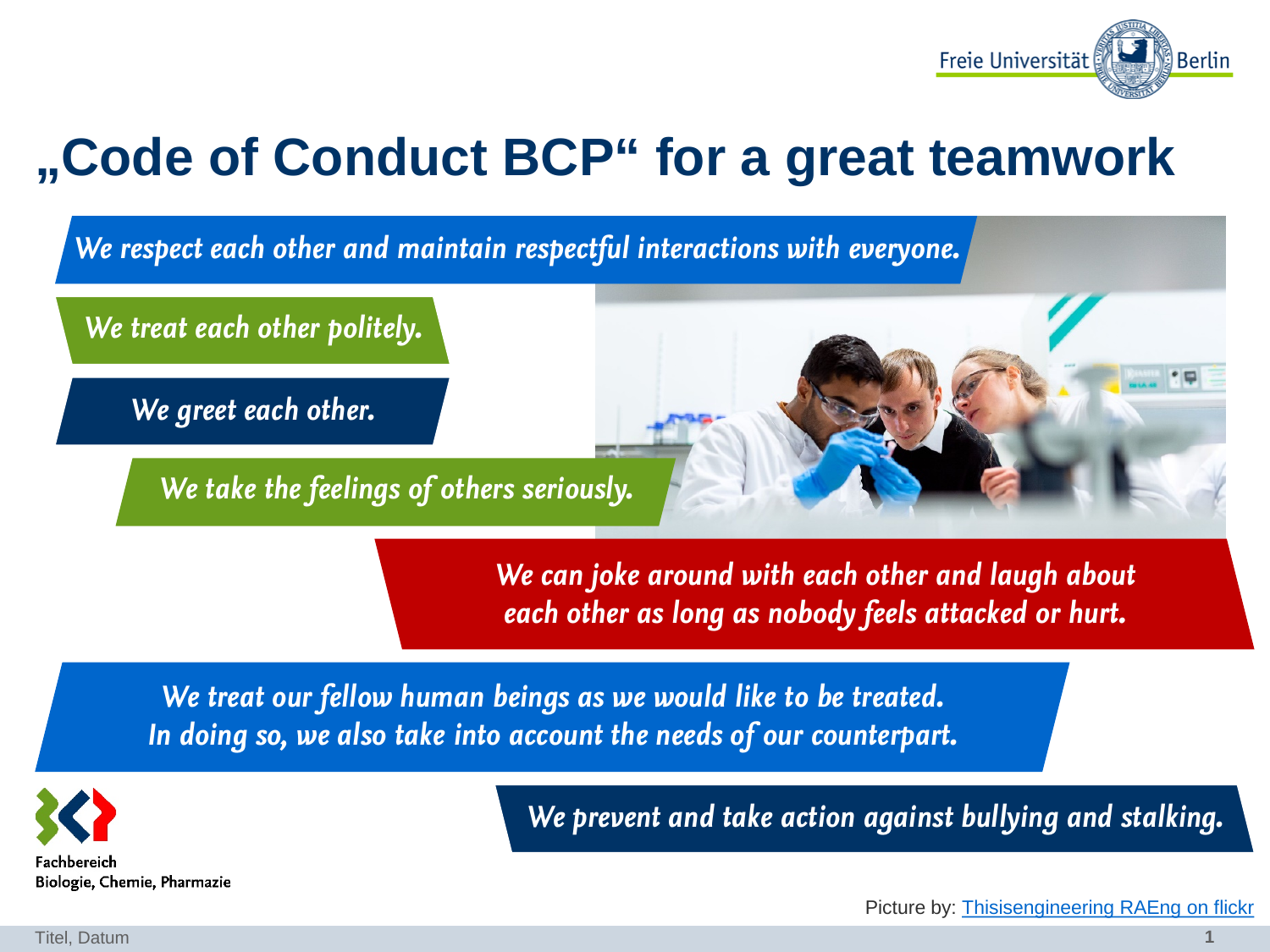

*Problems in communication and in interpersonal relationships should be addressed promptly. That is the only way to improve and foster the atmosphere in the workplace. Depending on the type of problem or issue, a third party should be asked for help.*

*Depending on the type of problem or issue, a third party should be asked for help.*



*Orders and tasks for colleagues, regardless of hierarchical level, should be worded as a friendly request. Demands can have a negative impact on the atmosphere in the workplace.*



*We use gender equitable language in person, as well as in writing.*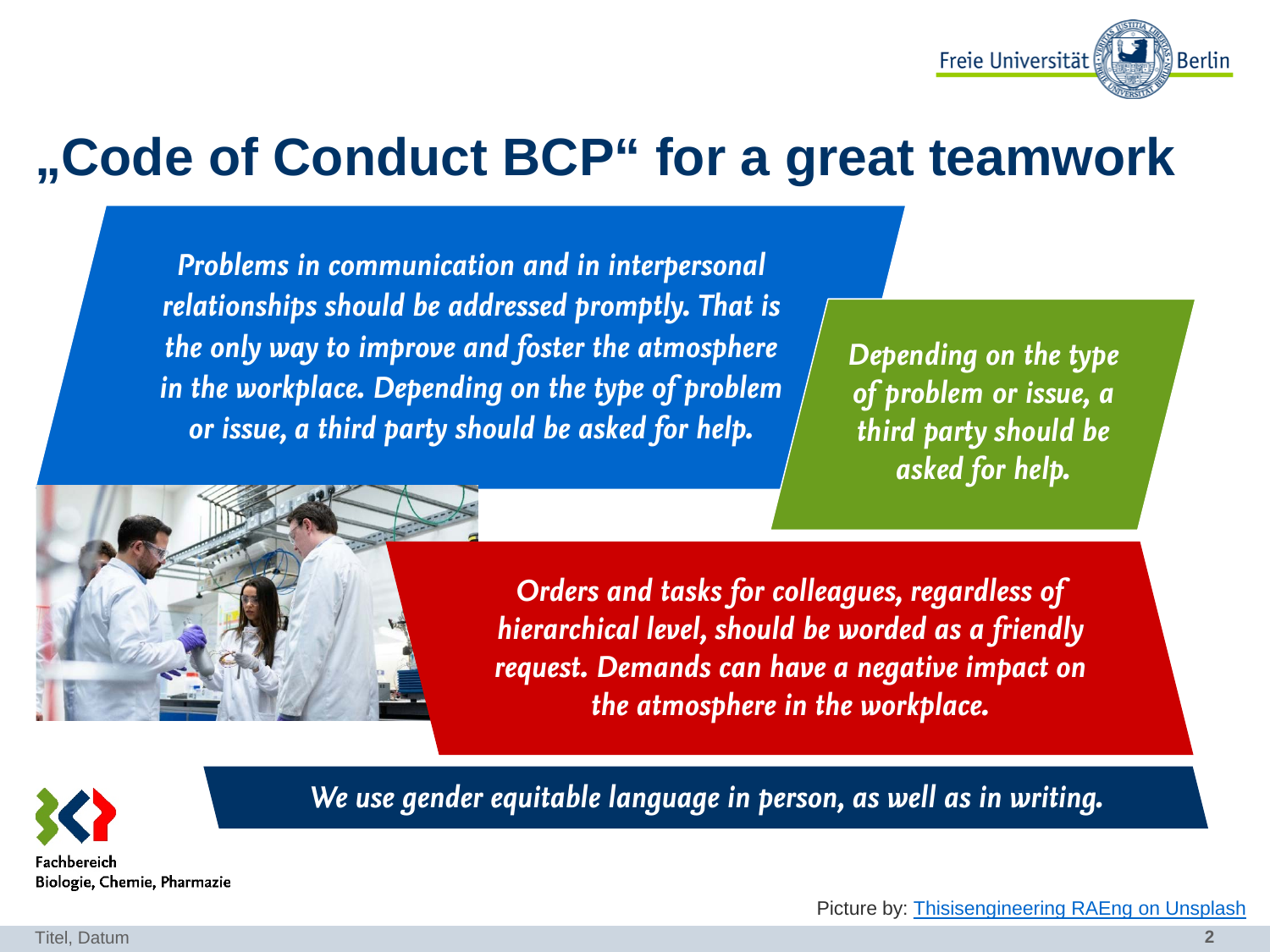

*We maintain a professional relationship: Abusive behavior, sexual allusions, sexist comments and other types of misconduct have no place at a university (as well as in all social interactions) and will not be tolerated.*

*Misconduct (e.g. abuse, bullying, etc.) is reported to the women's representative and will be taken seriously. The filed report has no adverse effect on the university career of the person making the claim. People who are injured by such behavior are taken seriously and can rely on broad support.*





Picture by: [Tim Gouw](https://unsplash.com/@punttim?utm_source=unsplash&utm_medium=referral&utm_content=creditCopyText) on [Unsplash](https://unsplash.com/s/photos/woman-talk-office?utm_source=unsplash&utm_medium=referral&utm_content=creditCopyText)